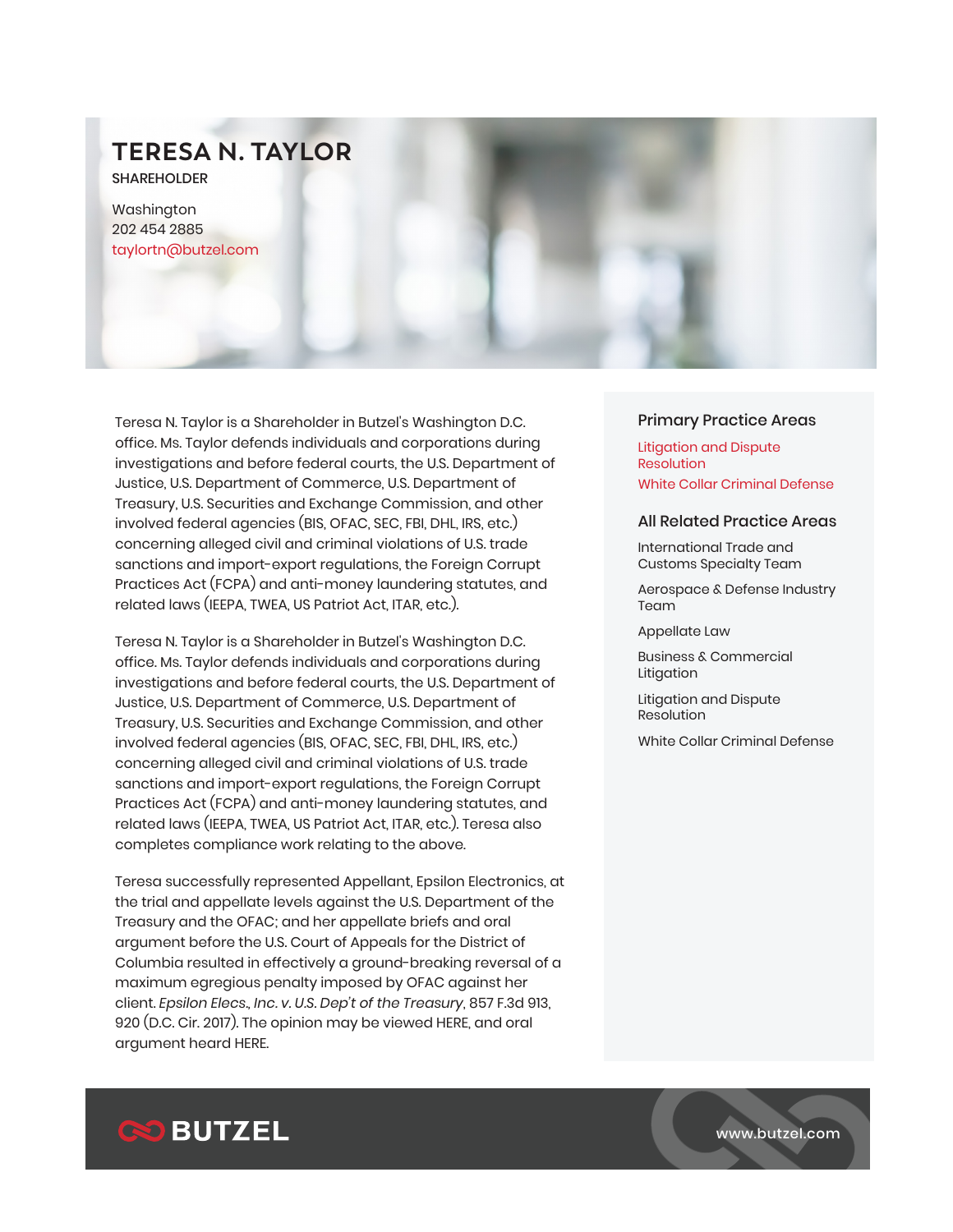# **TERESA N. TAYLOR**

Before joining Butzel, Ms. Taylor was a partner in a DC boutique law firm, a Senior Attorney at the U.S. Department of the Treasury and an Associate at a prominent "Magic Circle" global law firm. Ms. Taylor also served as a federal law clerk for three U.S. District Court judges in the Western District of Virginia: The Hon. James C. Turk, The Hon. James P. Jones, and The Hon. Michael F. Urbanski.

Ms. Taylor's international human rights work includes participation in the UN Conference on the Establishment of the International Criminal Court, where she assisted in drafting the gender crimes portion of the Statute of the Court and advocated to country delegations on the need for inclusion of gender crimes in the Statute. She additionally founded and served as the Executive Director of a nonprofit organization whose mission was to raise awareness of contemporary genocidal atrocities not receiving adequate media attention with a focus on the need for justice and accountability under international humanitarian law.

Ms. Taylor is an appointed member to the District of Columbia Court of Appeals, Board on Professional Responsibility, Hearing Committee. The Hearing Committee hears cases concerning attorney disciplinary matters and makes recommendations for discipline to the Board. Ms. Taylor has also taught as an Adjunct Professor at Georgetown University Law Center, and other colleges.

Ms. Taylor's pro bono work includes appellate criminal defense and prosecution in New York for both the Office of the Appellate Defender in Manhattan, and the Brooklyn District Attorney's Office, Appeals Bureau; and representation of a death row inmate before the Inter-American Commission of Human Rights.

Outside of the office, you can find her on the polo field, spending time with her son, traveling, painting, and sculpting.

# **Credentials**

# EDUCATION

Georgetown University Law Center, LL.M., International & Comparative Law

American University, Washington College of Law, J.D., *cum laude*, M.A., International Affairs & Politics

St. John's College, M.A., Liberal Arts

University of Maryland College Park, B.A., English

## ADMISSIONS

District of Columbia

Maryland



www.butzel.com